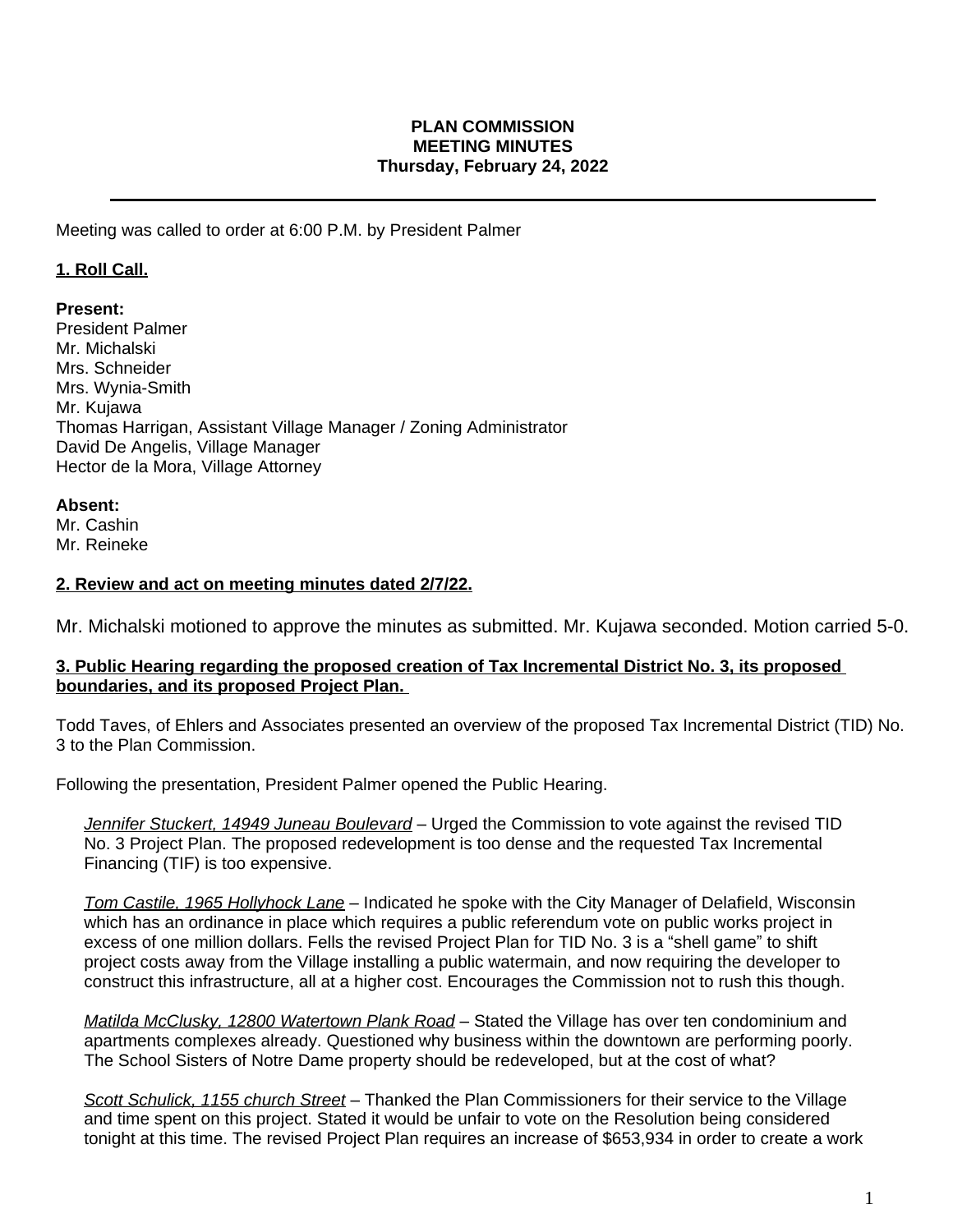around to the court ordered injunction. There are only six weeks before the April 5<sup>th</sup> election, there should be no vote on this project until after the election. The project is too big and the implications are too far reaching.

*Norman Thoreson, 13335 Watertown Plank Road, #217* – In terms of the development that is planned, this would be a good thing for the Village to undertake. Regarding the proposed referendum, things cost a lot more now than one million dollars, the referendum should be a lot higher than one million dollars. Is in favor of the Plan Commission moving ahead and recommending approval of the proposed project to the Board of Trustees.

*Lisa Becker, 1155 Church Street* – Thanked all the Commissioners for their volunteerism and their time committed to the Village. Has had the pleasure to get to know the Commissioners, and understands that all share passion for the community, and we all want to do what we have to in order to ensure future prosperity for the Village of Elm Grove. Asked the commission to reject the proposed Resolution approving the proposed Project Plan for TID No. 3. The 23 million dollars that is being asked for this project is over the top. Asked for the Commission to forego recommending this plan until the voters have had a chance to weigh in on April 5<sup>th</sup>. The "but for" test that is described in the TIF proposal is not a good measurement of worthiness of the public investment. This proposal will burden the Village with long term obligations that are not a worthy investment of our Village resources.

*Brian Hartlmeier, 12915 Meadow Drive* – Addressing the commission on the proposed TIF No. 3. Seems to be misconceptions that the new revenue from the development will pay for everything within 18 years, or even 27 years. Found out the School Sisters property produces around \$10,000 in property taxes per year. That being said, any new development at the SSND property will create much more revenue that is currently being generated. The TID No. 3 is being proposed as a "blighted" district. Believes that in the common term *blighted*, this location is not *blighted*. The taxable value of the apartments upon completion will be about 54 million dollars. The new single Family homes would generate a value of approximately 16 million, totaling 71 million dollars in new taxable investment in the TID. The developer will receive 18 million dollars of direct compensation through the TID and the taxes that are created. This will cost the Village a total of 23 million due to interest and other costs. All of the tax revenue will be diverted for 18 years in order to payback the costs of the Project. This new development is predicted to have 59 new students in the public school system, where is the money going to come from for these new students? It cannot come from this development for the next 18 years during the life of the TID. A local cost for each student is \$11,000 per student. The local costs of 59 students for at \$11,000 annually equal \$700,000 per year. That's \$700,000 per year for the next 18 years, totaling \$12,500,000. This will be paid for by all of the Village tax payers.

*Jim Koleski, 940 Katherine Drive* – The Village is considering spending an additional \$600,000 in more TIF funding, versus three weeks ago, just to advance a project through the process does not make sense. This is throwing money down the toilet. Appreciate the time and effort that has been spent on the project and the many analyses because it is important the Village consider reasonable development. Encourage the Commission to look at more options and not rush through this decision.

*Mary Inden, 14745 Watertown Plank Road* – Has a retail business in the Village for 18 years, it was a quality business. The Village could use more businesses, the businesses could use more clients and people spending their money here. Potentially having Lake Michigan water brought to the Village from Wauwatosa is a huge benefit. Wants to continue living in the Village and may want to rent somewhere that is walkable. Want to stay in the Village, whether owning property or renting. This project is not being rushed through. The project as a whole is excellent. The School Sisters of Notre Dame are brilliant women and they knew what they were doing when the selected the Mandel Group to redevelop their property. Lake Michigan water would certainly be a major benefit to the residents and the businesses within the downtown.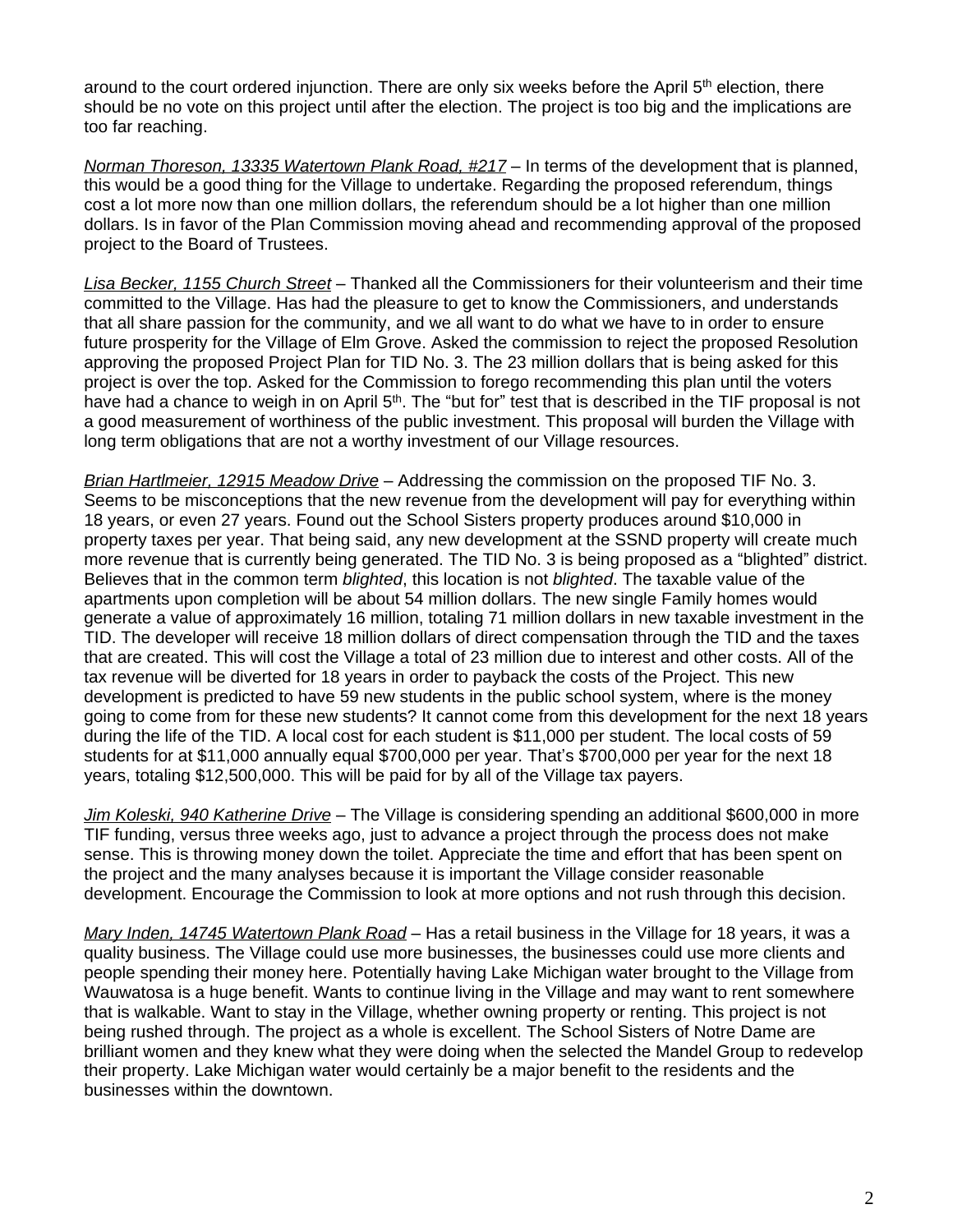*Glen Allgaier, 2455 Buckingham Place* – Stated he is on the Elmbrook School Board. Asked several technical questions related to the revised Project Plan. Inquired what the total project cost will be for the developer to complete the project. It was noted the total developer cost will be \$98,100,000. Questioned the rational for shifting the borrowing from the Village to the developer as this will cost more money. President Palmer noted the original proposal had the Village as the builder of the water system from Wauwatosa to the SSND property and then into the down town. The court has placed an injunction on the Village to not engage in a public works contract in excess of \$1,000,000, therefore the Village decided it would not undertake the construction of the new water extension from Wauwatosa. The developer will now be responsible for construction of the watermain, as is customarily done in new development within other communities.

Attorney de la Mora - Stated, there was a Waukesha County Circuit Court hearing on February 7<sup>th</sup>, 2022. The judge decided the Village is prohibited from signing any public works project exceeding \$1,000,000 until the referendum vote is decided on April 5<sup>th</sup>, 2022. It was declared during the course of those proceedings having to do with the injunction, it was declared that the attempt was to impact this particular project. Where originally, it was recorded that a number of individuals were advocating that the direct legislation petition be signed in interest of fiscal responsibility. The Village is now under an injunction order, but that order is limited to signing a public works project in excess of \$1,000,000. Attorney de la Mora stated that in his opinion, the Village is not prohibited from establishing a TIF district and its Project Plan, which is before the Plan Commission this evening.

*Brian Hartlmeier, 12915 Meadow Drive* - Again urged the Plan Commissioners to please consider his previous comments and questions, where is that funding coming from for the next 18 years for the Elm Brook School system?

*Tom Castile, 1965 Hollyhock Lane* – In regards to brining water to the downtown, we cannot forget we are not bringing water downtown as it will only be constructed to the SSND property. Speaking to fiscal responsibility, by not waiting six weeks for the vote on the referendum, the Village is going to cost almost an additional \$1,000,000 to this program.

*Ted Eull, 12850 Green Meadow Place* – Residents are asking for a voice, a very reasonable request. Requests that the members of the Plan Commission keep in mind how the project is being considered. On the point of the TIF value itself, has asked on several occasions what the SSND property is being purchased for, what dollar amount, this is not stated within the Ehlers report. Mr. Eull stated he sent a very detailed email on the Echelon Apartment development in Wauwatosa, which is very comparable and which the Mandel group built with a \$2,500,000 TIF. The TIF analysis for the Echelon project included the property acquisition cost of about \$4,000,000. He believes the School Sisters will be receiving much more than that for their property which is being defined as blighted. Does not believe this is reasonable for the tax payers to pay the developer, so the developer can pay the School Sisters more for the property. Strongly urged the Commission to show more fiscal disciple. If the justification for the TIF financing exists, it has not been shared to date. Agrees there could be TIF monies used to preserve the historic buildings and bring in water, but this request is much more than that. Looks forward to the Plan Commission not moving forward with the Resolution and finding a better path forward and working with the community to get a better development and a better deal.

*Kristina Sayas, 12535 Stephen Place* – Thinks the review of the proposed SSND redevelopment has been rushed. Recalls a Board of Trustee meeting over last summer, when the Mandel Group submitted the TIF request. At that time, there was discussion of removing the request for TIF funding to pay for underground parking. At that time, it was discussed the TIF financing would be reviewed line by line. That has never been done. The Finance Committee has never made a recommendation to the Plan Commission as it relates to the TIF. This seems rushed. There has been no room for debate on the proposed TIF. Would like to see a joint meeting with the Plan Commission, Finance Committee and the Board of Trustees. States she is frustrated because there has not been an opportunity to debate this with the Village Board, and she is on the Board of Trustees. Stated she was unaware that the Mandel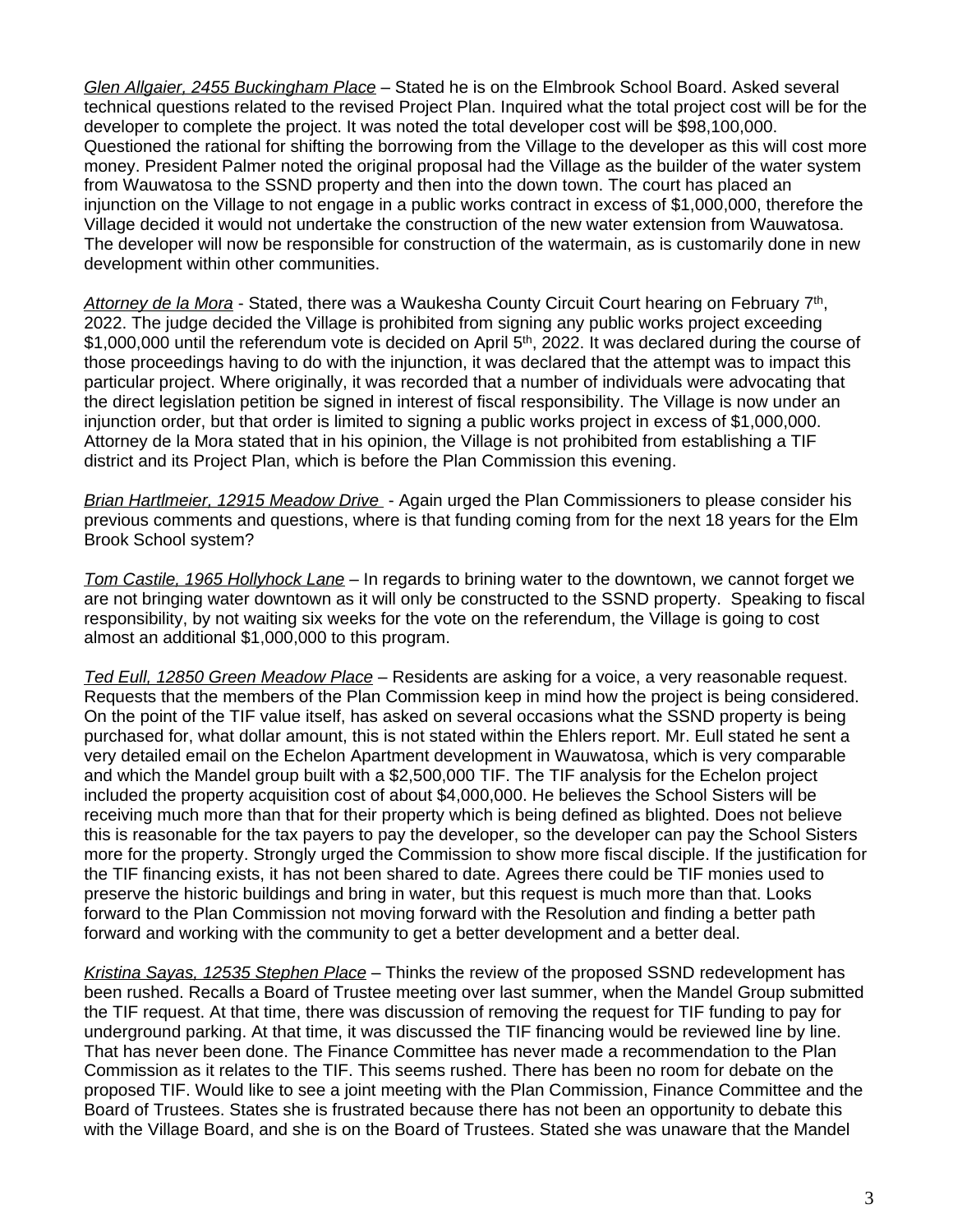Group would be taking over the municipal water extension. Asked the Plan Commission to wait on the vote until the April 5<sup>th</sup> election.

Seeing no one else to comment, President Palmer closed the Public Hearing.

## **4. Consideration and possible action on "Resolution 022422 Designating Proposed Boundaries and Approving a Project Plan for Tax Incremental District No. 3, Village of Elm Grove, Wisconsin."**

Mrs. Wynia-Smith asked if the customary procedure is for the TIF request and Project Plan to be reviewed by the Village Finance Committee first.

President Palmer stated that it has gone through the Finance Committee previously. The decision as to whether a TIF should be created is actually a Board of Trustee policy decision. The Plan Commission acts on the Project Plan. President Palmer called upon Trustee Haas, Chair of the Finance Committee, to speak on this topic.

Mr. Haas indicated that he was promised a year ago that the TIF request would proceed through the finance committee. About a month ago, the Finance Committee took up consideration of the TIF and the Project Plan and there was ultimately no consensus. Keep in mind, two of the Finance Committee members signed the direct legislation petition for the proposed referendum, apparently not having confidence in the Village's financial process. Therefore there were several Committee members against the project from the beginning. One of the Committee members raised issue with the proposed density of the project and other zoning aspects of the redevelopment proposal that do not fall under the prevue of the Finance Committees scope of review. Stated the Village has utilized the services of Ehlers and Associates in the past, and he has confidence in their analysis.

Mrs. Wynia-Smith indicated she was attempting to piece together the timeline of review of the revised Project Plan. Noted that it makes it difficult for her to have full confidence in the revised Project Plan without the Finance Committee reviewing the document as well. Questioned the harm in holding off on any action. Understands that that the due diligence has been done during the review process and the timing of this is questionable.

President Palmer commented that the project review has been going on for a very long time. The adjustment that was made to the revised Project Plan was done based on the court injunction. The Board of Trustees decided that as the Village is unable to engage in a public works contract in excess of \$1,000,000 then it would not be able to construct the water main. The Board of Trustees stated in open session that requiring the developer to install the watermain extension would be explored. This was investigated by the Mandel Group with the City of Wauwatosa as to whether they could be a customer. In regards to the revised Project Plan, this is a minor change to what was unanimously approved last time. In his opinion, the \$700,000 increase is a direct result of the court injunction. The adjust Project Plan is before the Plan Commission this evening for action.

Mrs. Wynia-Smith inquired that if the vote is postponed, and the referendum does not pass on April 5<sup>th</sup>, would it be possible to go back to the original TIF Project Plan pro forma which is cheaper.

President Palmer indicated the Plan Commission would need to hold another Public Hearing and reconsider for action. The question today is whether the Commission is comfortable enough with the Ehlers report indicating that the financing for the project supports itself.

Mr. Kujawa stated that he has spoken with many Villagers regarding this proposed project and he feels there are good people on both side of the divide. Thinks the development has both positive and negative elements for the Village. Two major concerns have developed since the previous Plan Commission vote. One being the timing of the vote so close to the April 5th election is troublesome. Secondly the manipulation of the financing in regards to shifting the requirement to construct the watermain, now being the responsibility of the developer, is wrong. Stated he will not be voting to support this Resolution this evening, even though he did the last time. Mrs. Schneider indicated that as was said before, typically the developer would install the water main. In fact they usually install all the public improvements. Unfortunately, due to three residents who sued the Village, as they do